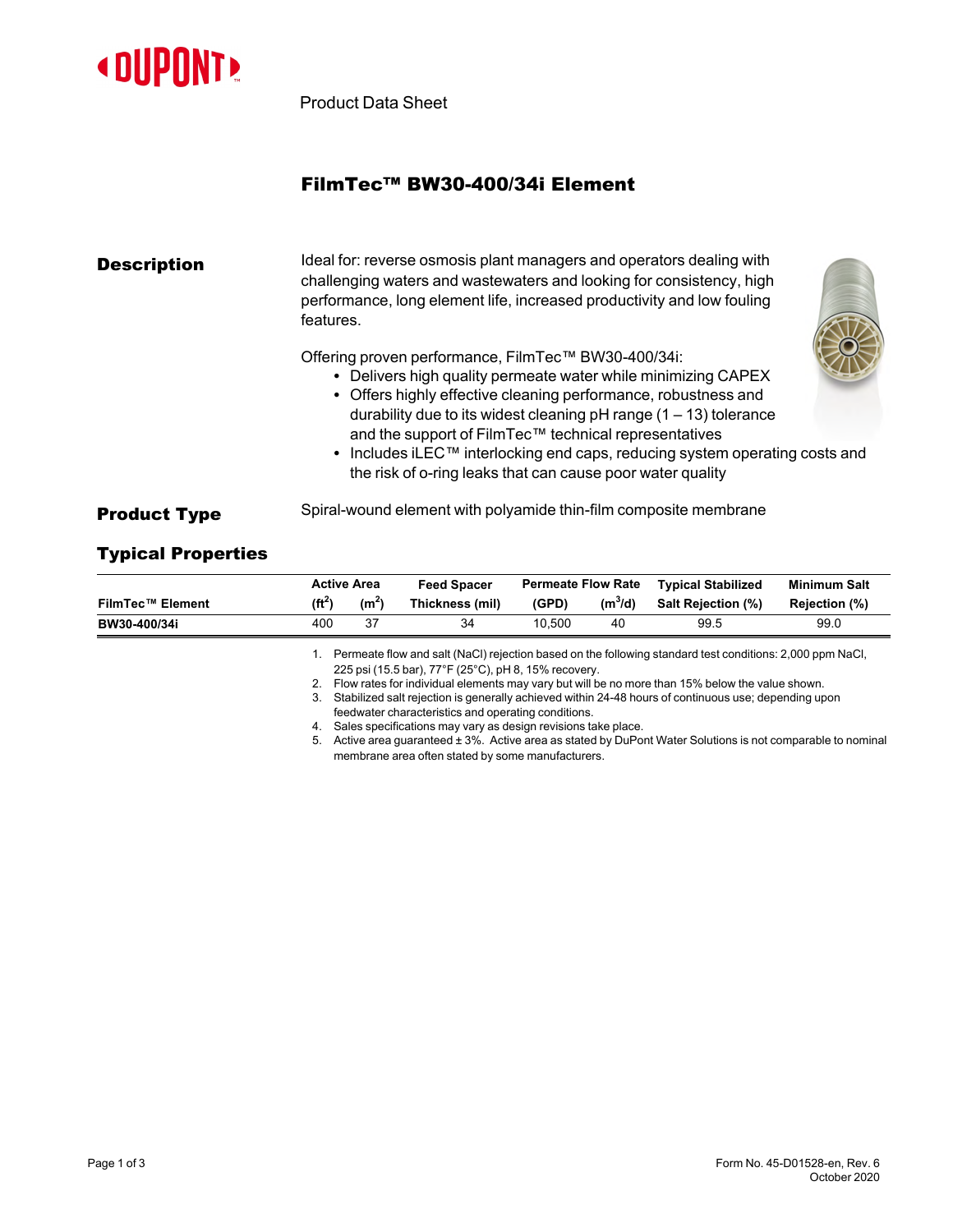## Element **Dimensions**



|                                                  |       | Dimensions - inches (mm) |       |       |       |      |          | 1 inch = $25.4$ mm |
|--------------------------------------------------|-------|--------------------------|-------|-------|-------|------|----------|--------------------|
|                                                  |       | A                        |       |       |       |      |          |                    |
| <b>FilmTec™ Element</b>                          | (in.) | (mm)                     | (in.) | (mm)  | (in.) | (mm) | (in.)    | (mm)               |
| BW30-400/34i<br><u> The Common School (1989)</u> | 40.0  | 1.016                    | 40.5  | 1.029 | 7.9   | 201  | 1.125 ID | 29 ID              |

1. Refer to FilmTec™ Design Guidelines for [multiple-element](https://www.dupont.com/content/dam/dupont/amer/us/en/water-solutions/public/documents/en/RO-NF-FilmTec-Membrane-Sys-Design-Guidelines-8inch-Manual-Exc-45-D01695-en.pdf) systems of 8-inch elements

(Form No. 45-D01695-en).

2. Element to fit nominal 8-inch (203-mm) I.D. pressure vessel.

3. Individual elements with iLEC™ endcaps measure 40.5 inches (1,029 mm) in length (B). The net length (A) of the elements when connected is 40.0 inches (1,016 mm).

| <b>Operating and</b>                                 | Maximum Operating Temperature <sup>a</sup>                                                                                                                                                          | 113°F (45°C)      |                                                                                                                                                                                                                                                                                                                                                                                                                                                                                   |
|------------------------------------------------------|-----------------------------------------------------------------------------------------------------------------------------------------------------------------------------------------------------|-------------------|-----------------------------------------------------------------------------------------------------------------------------------------------------------------------------------------------------------------------------------------------------------------------------------------------------------------------------------------------------------------------------------------------------------------------------------------------------------------------------------|
| <b>Cleaning Limits</b>                               | <b>Maximum Operating Pressure</b>                                                                                                                                                                   | 600 psig (41 bar) |                                                                                                                                                                                                                                                                                                                                                                                                                                                                                   |
|                                                      | Maximum Element Pressure Drop                                                                                                                                                                       | 15 psig (1.0 bar) |                                                                                                                                                                                                                                                                                                                                                                                                                                                                                   |
|                                                      | pH Range                                                                                                                                                                                            |                   |                                                                                                                                                                                                                                                                                                                                                                                                                                                                                   |
|                                                      | Continuous Operation <sup>a</sup>                                                                                                                                                                   | $2 - 11$          |                                                                                                                                                                                                                                                                                                                                                                                                                                                                                   |
| <b>Additional</b><br>Important<br><b>Information</b> | Short-Term Cleaning (30 min.) b                                                                                                                                                                     | $1 - 13$          |                                                                                                                                                                                                                                                                                                                                                                                                                                                                                   |
|                                                      | Maximum Feed Silt Density Index (SDI)                                                                                                                                                               | SDI <sub>5</sub>  |                                                                                                                                                                                                                                                                                                                                                                                                                                                                                   |
|                                                      | Free Chlorine Tolerance c                                                                                                                                                                           | $< 0.1$ ppm       |                                                                                                                                                                                                                                                                                                                                                                                                                                                                                   |
|                                                      | Refer to FilmTec™ Cleaning Guidelines (Form No. 45-D01696-en).<br>b.<br>C.<br>Dechlorinating Feedwater (Form No. 45-D01569-en) for more information.<br>• Start-Up Sequence (Form No. 45-D01609-en) |                   | Under certain conditions, the presence of free chlorine and other oxidizing agents will cause premature<br>membrane failure. Since oxidation damage is not covered under warranty, DuPont Water Solutions<br>recommends removing residual free chlorine by pretreatment prior to membrane exposure. Please refer to<br>Before use or storage, review these additional resources for important information:<br>• Usage Guidelines for FilmTec™ 8" Elements (Form No. 45-D01706-en) |
| <b>Product</b><br><b>Stewardship</b>                 | individual involved with DuPont products—from the initial concept and research, to<br>manufacture, use, sale, disposal, and recycle of each product.                                                |                   | DuPont has a fundamental concern for all who make, distribute, and use its products, and<br>for the environment in which we live. This concern is the basis for our product stewardship<br>philosophy by which we assess the safety, health, and environmental information on our<br>products and then take appropriate steps to protect employee and public health and our<br>environment. The success of our product stewardship program rests with each and every              |